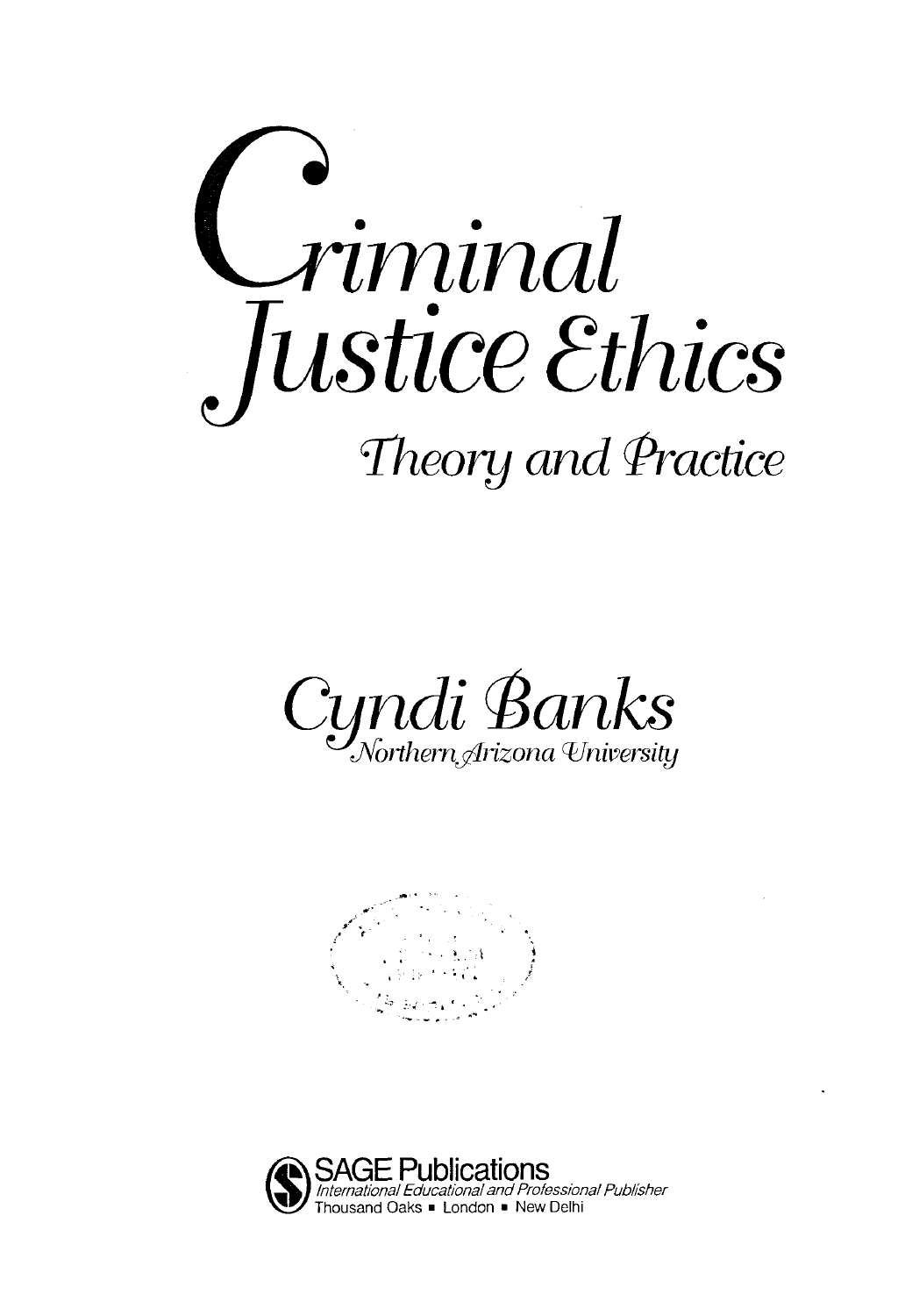## **Contents**

| Preface |                                                | xi |
|---------|------------------------------------------------|----|
|         | PART I: THE INTERACTION BETWEEN ETHICS         |    |
|         | AND THE CRIMINAL JUSTICE SYSTEM                | 1  |
| 1.      | The Importance of Ethics in Criminal Justice   | 3  |
|         | The Meaning of Ethics                          | 3  |
|         | The Value of Ethics                            | 3  |
|         | Normative Ethics                               | 7  |
|         | <b>Ethical Relativism</b>                      | 7  |
|         | Cultural Relativsm                             | 7  |
|         | <b>Ethical Absolutism</b>                      | 8  |
|         | <b>Ethical Pluralism</b>                       | 9  |
|         | Religion and Ethical Standards                 | 10 |
|         | Conduct Is Right Because God Commands It       | 10 |
|         | God Commands Right Conduct Because It Is Right | 11 |
|         | Ethics and Natural Law                         | 11 |
|         | Ethics and Law                                 | 11 |
|         | <b>Ethical Dilemmas</b>                        | 12 |
|         | Ethical Issues in Criminal Justice             | 15 |
|         | Summary                                        | 16 |
|         | <b>Discussion Questions</b>                    | 17 |
| 2.      | Ethics and the Police                          | 19 |
|         | Ethics and Policing                            | 19 |
|         | The Nature of Policing                         | 20 |
|         | Police as an Institution                       | 21 |
|         | Police Culture                                 | 21 |
|         | <b>Police Discretion</b>                       | 25 |
|         | Ethics and Codes of Ethics                     | 26 |
|         | Police Use of Force                            | 29 |
|         | Dirty Harry/Dirty Hands                        | 33 |
|         | Police Corruption                              | 34 |
|         |                                                |    |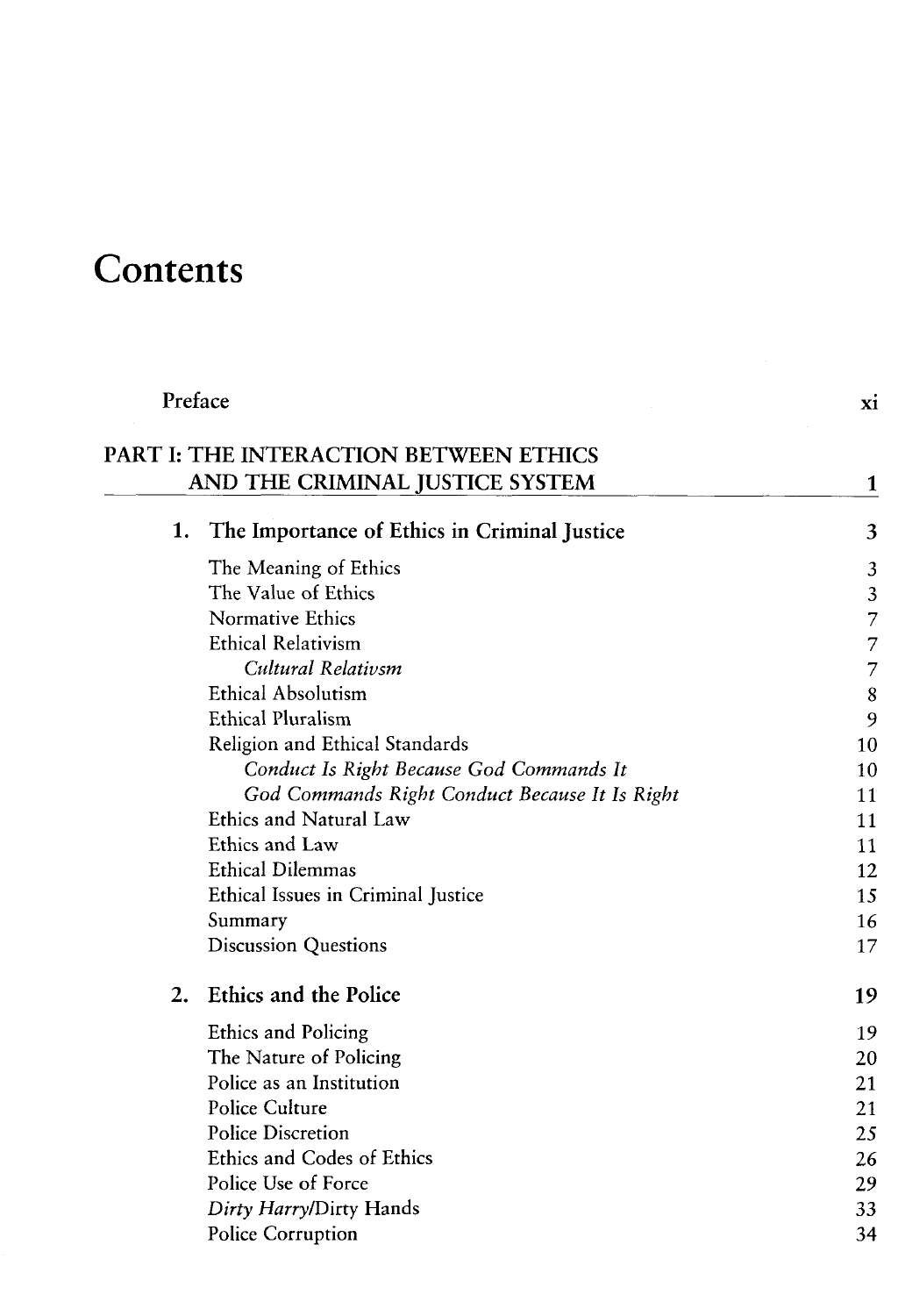|    | Conditions Contributing to Police Corruption                          | 35 |
|----|-----------------------------------------------------------------------|----|
|    | Drugs and Corruption                                                  | 37 |
|    | "Slippery Slope"                                                      | 38 |
|    | Consequences of Corruption                                            | 38 |
|    | Combating Corruption                                                  | 38 |
|    | Whistle-Blowing                                                       | 39 |
|    | Discrimination as Corruption                                          | 41 |
|    | Ethical Issues in Investigation, Interrogation, and Custody           | 45 |
|    | Rights of Suspects                                                    | 45 |
|    | Privacy                                                               | 46 |
|    | Entrapment                                                            | 46 |
|    | Deception                                                             | 47 |
|    | Lying                                                                 | 49 |
|    | <b>Explanations for Police Corruption</b>                             | 50 |
|    | Summary                                                               | 52 |
|    | <b>Discussion Questions</b>                                           | 52 |
| 3. | Racial Discrimination in the Criminal Justice System                  | 57 |
|    |                                                                       | 57 |
|    | Ethical Background<br><b>Historical Context</b>                       | 58 |
|    | Is There Racial Discrimination in                                     |    |
|    | the Criminal Justice System?                                          | 59 |
|    | Police Encounters With Citizens and Police Arrest                     | 61 |
|    | Bail                                                                  | 61 |
|    | <b>Jury Selection</b>                                                 | 61 |
|    | Conviction and Sentencing                                             | 64 |
|    | <b>Imprisonment Disparities</b>                                       | 66 |
|    | <b>Death Penalty Disparities</b>                                      | 67 |
|    | <b>Hate Crimes</b>                                                    | 67 |
|    | Explanations for Racial Discrimination in the Criminal Justice System | 68 |
|    | Summary                                                               | 72 |
|    | <b>Discussion Questions</b>                                           | 72 |
| 4. | <b>Lawyers and Ethics</b>                                             | 77 |
|    | Legal Ethics: Historical Context                                      | 77 |
|    | The Nature of Professional Ethics                                     | 79 |
|    | The Principle of Partisanship                                         | 79 |
|    | The Principle of Neutrality                                           | 79 |
|    | The Lawyer-Client Relationship                                        | 81 |
|    | Confidentiality                                                       | 82 |
|    | Client Perjury                                                        | 82 |
|    | Client Crime                                                          | 83 |
|    | Defense Lawyers                                                       | 84 |
|    | 1. Is It Ethically Proper to Represent a                              |    |
|    | Client Accused of a Criminal Offense                                  |    |
|    | When the Lawyer Knows the Client Is Guilty?                           | 85 |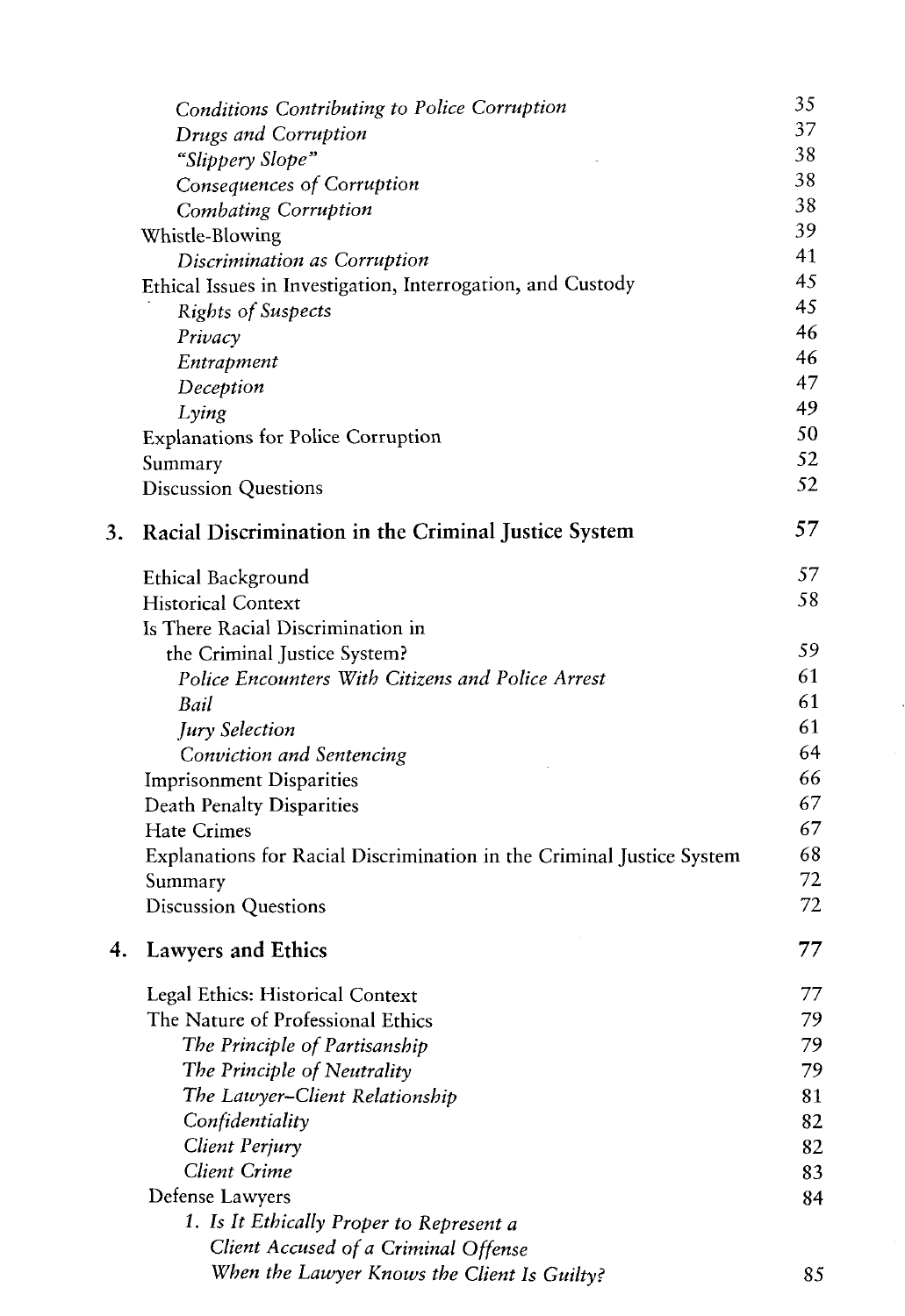|    | 2. Is It Ethically Proper to Cross-Examine a Witness With the |     |
|----|---------------------------------------------------------------|-----|
|    | Aim of Discrediting His or Her Credibility or Reliability     |     |
|    | When the Lawyer Knows the Witness Is Telling the Truth?       | 86  |
|    | 3. Is It Ethically Proper to Have a Witness Give Testimony    |     |
|    | When the Lawyer Knows That the Witness Will                   |     |
|    | Commit Perjury?                                               | 87  |
|    | The Prosecutor                                                | 88  |
|    | The Duty to Ensure Justice Is Done                            | 88  |
|    | Discretion to Bring Charges                                   | 89  |
|    | Prosecution Disclosure of Evidence to the Defense             | 91  |
|    | Plea Negotiations                                             | 91  |
|    | Prosecutorial Misconduct                                      | 93  |
|    | Judicial Ethics                                               | 96  |
|    | <b>Ethical Rules Governing Judges</b>                         | 98  |
|    | Summary                                                       | 99  |
|    | <b>Discussion Questions</b>                                   | 99  |
| 5. | The Purpose of Criminal Punishment                            | 103 |
|    | What Is Punishment?                                           | 103 |
|    | Theoretical Approaches to Punishment                          | 104 |
|    | Why Punish? The Philosophical Approach                        | 105 |
|    | Deterrence                                                    | 106 |
|    | Retribution                                                   | 109 |
|    | Just Deserts                                                  | 113 |
|    | Reconciling Utilitarian and Retributive Theories              | 115 |
|    | Rehabilitation                                                | 116 |
|    | Incapacitation                                                | 117 |
|    | Restorative Justice                                           | 118 |
|    | Why Punish? The Sociological Approach                         | 120 |
|    | Summary                                                       | 123 |
|    | <b>Discussion Questions</b>                                   | 124 |
| 6. | <b>Ethics in Corrections</b>                                  | 127 |
|    | The Prison Explosion                                          | 127 |
|    | <b>Maximum Security Conditions</b>                            | 128 |
|    | Women's Incarceration                                         | 130 |
|    | <b>Medium Security</b>                                        | 130 |
|    | Minimum Security                                              | 130 |
|    | Stateville Prison: The Changing State of Corrections          | 131 |
|    | Guarding Ethically                                            | 134 |
|    | The Experience of Guarding                                    | 137 |
|    | Corruption of Authority                                       | 138 |
|    | Power and Authority in Prison: Controlling the Inmates        | 139 |
|    | The Battle for Compliance                                     | 140 |
|    | <b>Evaluating Guards</b>                                      | 141 |
|    | Rewards and Punishments                                       | 141 |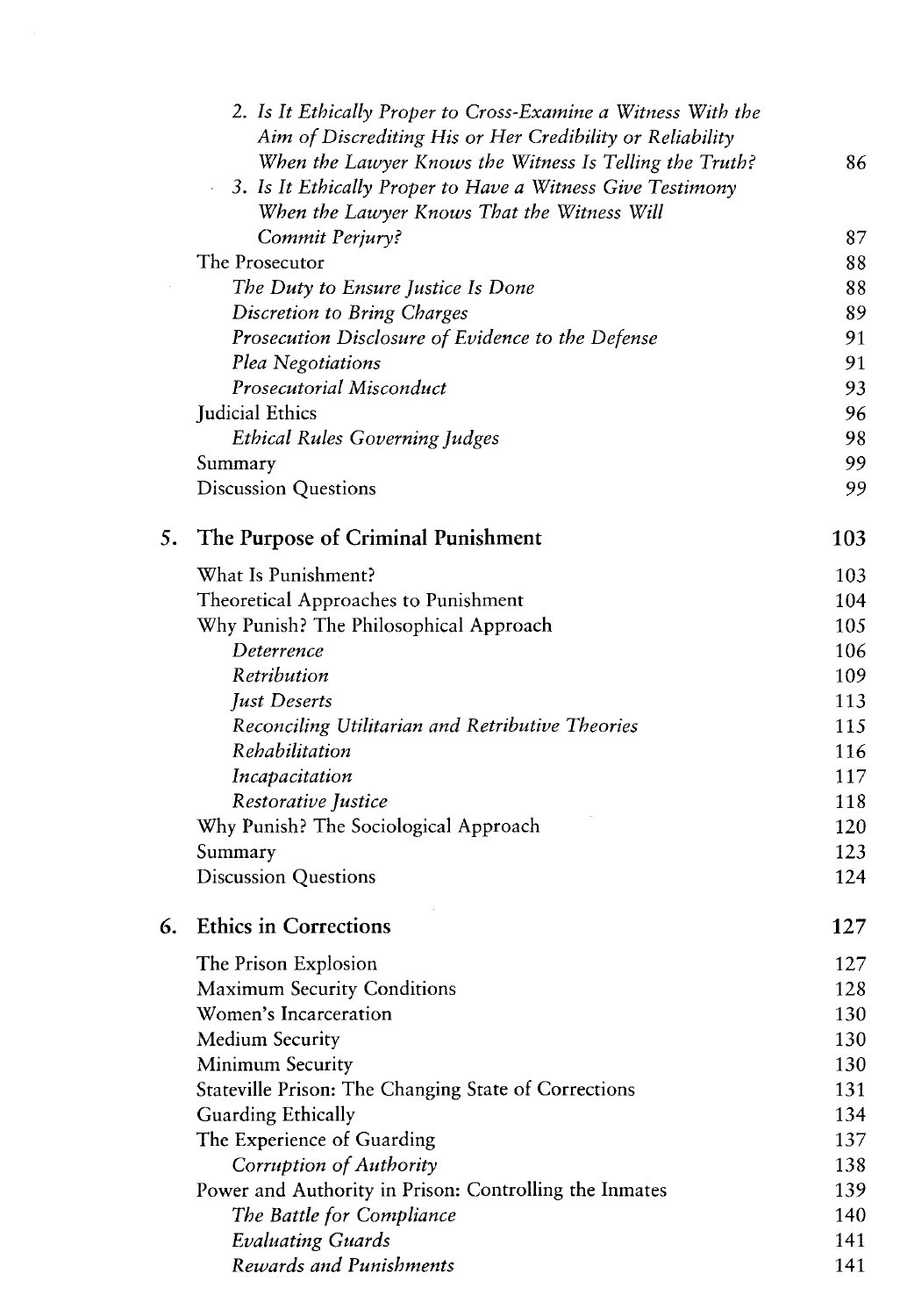|    | <b>Enforcing Rule Violations</b>                      | 142 |
|----|-------------------------------------------------------|-----|
|    | <b>Informal Controls</b>                              | 143 |
|    | Guarding With Discretion                              | 144 |
|    | The Gray Wall of Silence: Prison Guard Subculture     | 145 |
|    | Subculture and Socialization                          | 145 |
|    | Guard Types                                           | 148 |
|    | Use of Force                                          | 149 |
|    | The Court's View of Correctional Officer Use of Force | 155 |
|    | Correctional Policy on the Use of Force               | 156 |
|    | Prisoner "Power"                                      | 156 |
|    | <b>Unethical Situations</b>                           | 157 |
|    | Rape in Prison                                        | 157 |
|    | Corruption                                            | 158 |
|    | Whistle-Blowing in Corrections                        | 161 |
|    | Ethical Considerations in Probation and Parole        | 162 |
|    | <b>Arming Probation Officers</b>                      | 164 |
|    | Treatment or Control?                                 | 165 |
|    | Parole                                                | 165 |
|    | Summary                                               | 166 |
|    | <b>Discussion Questions</b>                           | 167 |
| 7. | The Ethics of Criminal Justice Policy Making          | 171 |
|    | The Ethics of Policy Making                           | 171 |
|    | <b>Morality Policy</b>                                | 174 |
|    | Public Opinion About Punishment                       | 176 |
|    | <b>Mandatory Minimum Sentencing</b>                   | 178 |
|    | The "War on Drugs"                                    | 181 |
|    | Truth in Sentencing                                   | 182 |
|    | Predators and Superpredators                          | 183 |
|    | Sexual Predators                                      | 183 |
|    | Superpredators                                        | 185 |
|    | Capital Punishment                                    | 186 |
|    | Public Opinion on Capital Punishment                  | 188 |
|    | Private Prisons                                       | 192 |
|    | Summary                                               | 196 |
|    | <b>Discussion Questions</b>                           | 198 |
|    | PART II: THE APPLICATION OF ETHICAL THEORIES          |     |
|    | TO THE CRIMINAL JUSTICE SYSTEM                        | 203 |
| 8. | Duty and Principle                                    | 209 |
|    | Hypothetical and Categorical Imperatives              | 210 |
|    | The Principle of Universality                         | 210 |
|    | Respect for All Persons                               | 212 |
|    | Kingdom of Ends                                       | 213 |

 $\hat{A}$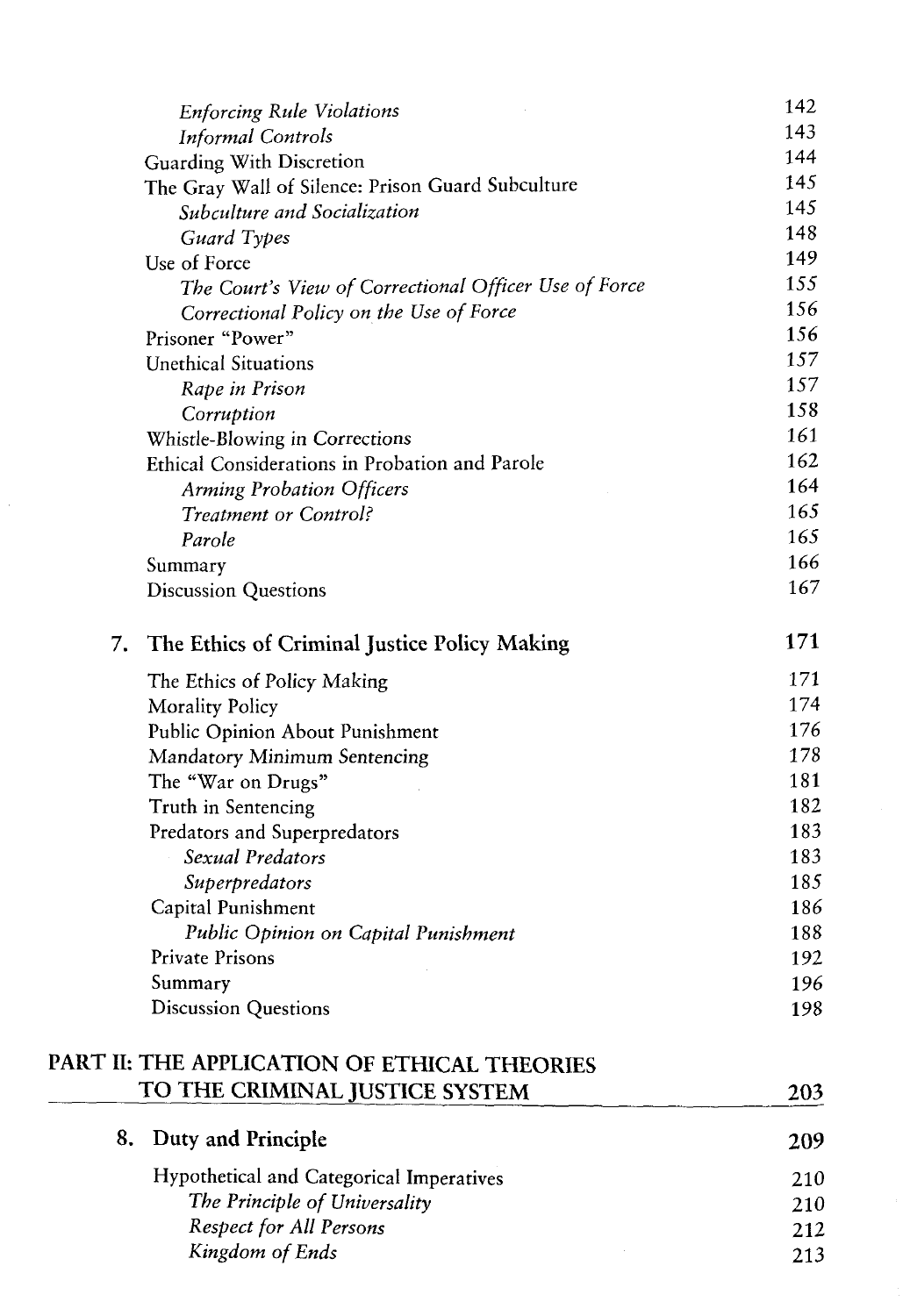|     | <b>Conflicts of Duties Between Rules</b><br>Applying Deontological Theory: A Case Study | 214<br>215 |
|-----|-----------------------------------------------------------------------------------------|------------|
|     | Summary                                                                                 | 218        |
|     | <b>Discussion Questions</b>                                                             | 219        |
| 9.  | <b>Considering the Consequences</b>                                                     | 221        |
|     | Pleasure and Happiness                                                                  | 223        |
|     | Act Consequentialism                                                                    | 223        |
|     | Rule Consequentialism                                                                   | 224        |
|     | Public Policy and Utilitarianism                                                        | 224        |
|     | Arguments Criticizing Utilitarianism                                                    | 225        |
|     | Applying Utilitarian Theory: A Case Study                                               | 229        |
|     | Summary                                                                                 | 233        |
|     | <b>Discussion Questions</b>                                                             | 234        |
| 10. | The Importance of Character                                                             | 235        |
|     | <b>Virtues</b>                                                                          | 237        |
|     | <b>Aristotle and Happiness</b>                                                          | 239        |
|     | The Golden Mean                                                                         | 240        |
|     | Practical Wisdom                                                                        | 240        |
|     | What's Wrong With Virtue                                                                | 241        |
|     | Applying Virtue Theory: A Case Study                                                    | 245        |
|     | Summary                                                                                 | 248        |
|     | <b>Discussion Questions</b>                                                             | 249        |
| 11. | Egoism, Pleasure, and Indifference                                                      | 251        |
|     | Stoicism                                                                                | 251        |
|     | Hedonism                                                                                | 253        |
|     | Ethical Egoism                                                                          | 254        |
|     | Applying the Theory of Ethical Egoism: A Case Study                                     | 256        |
|     | Summary                                                                                 | 259        |
|     | <b>Discussion Questions</b>                                                             | 260        |
|     | 12. A Sense of Justice                                                                  | 261        |
|     | Application of the Principles                                                           | 262        |
|     | Justice as Fairness                                                                     | 264        |
|     | Moral Development                                                                       | 264        |
|     | Applying Rawlsian Theory                                                                | 265        |
|     | Summary                                                                                 | 267        |
|     | <b>Discussion Questions</b>                                                             | 268        |
| 13. | <b>Caring for Others</b>                                                                | 269        |
|     | Kohlberg and Gilligan                                                                   | 269        |
|     | A Theory of Moral Development                                                           | 270        |
|     |                                                                                         |            |

 $\label{eq:2} \mathcal{L}(\mathcal{L}^{\text{max}}_{\text{max}}(\mathcal{L}^{\text{max}}_{\text{max}}))$